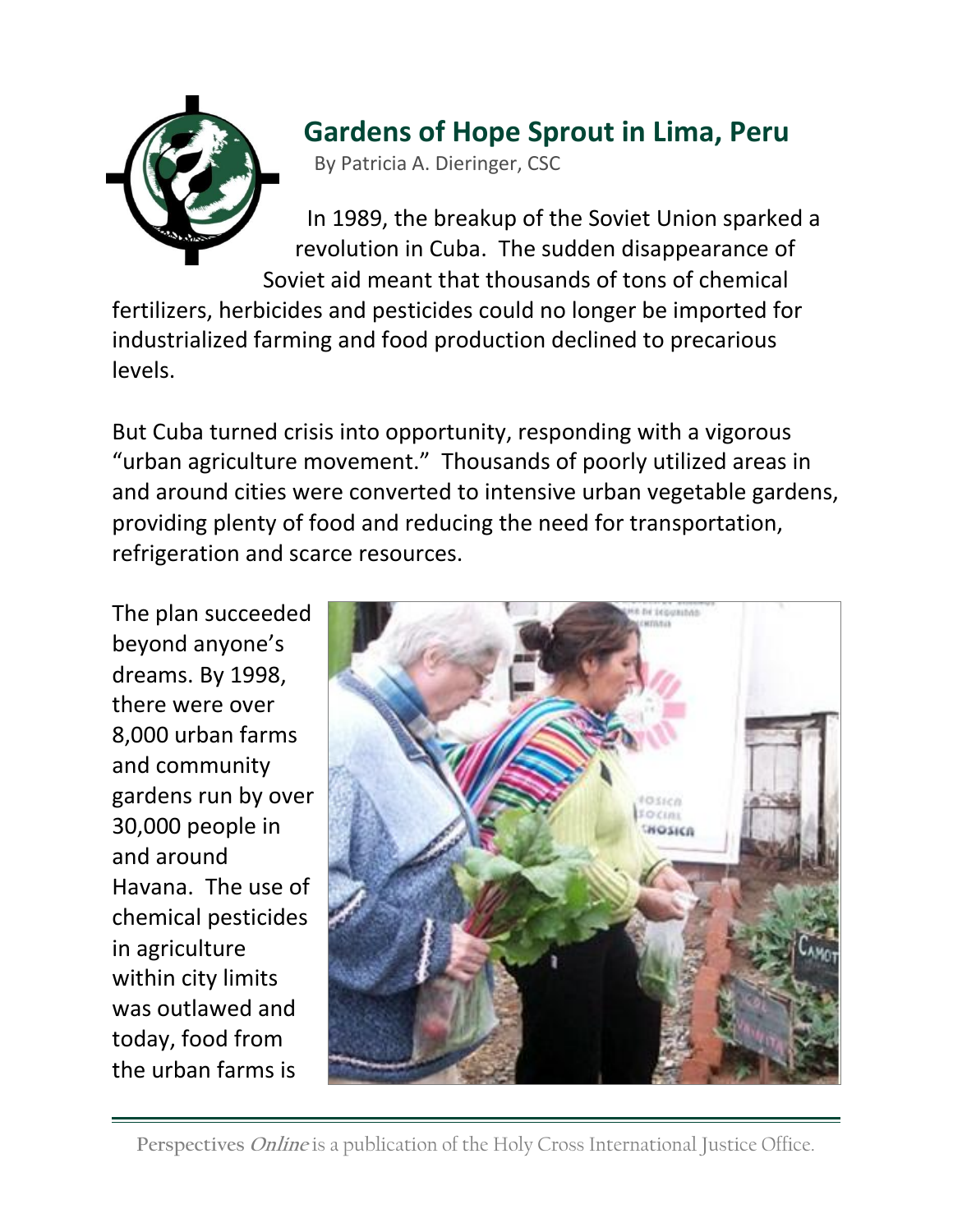

grown almost entirely by organic methods. The fresh produce provides a consistent source of fresh and affordable food and has played a critical role in steering the Cuban diet in a healthier direction.

When I first learned of Cuba's urban gardens, it struck me as an idea we could replicate here in Lima. After studying all the available resources and creating a plan, we began to

work with people in our area.

Some were able to use corners of their lots or areas behind their homes for gardens, but others had no room because their houses occupied the

entire lot. To solve this problem, we developed a process for growing a garden in a box that can be placed on the roof or in some other area of the home that has a plenty of sun.

Our project has three components:

> 1. Educational course work that includes reflections on nature,



basic organic gardening skills and nutritional information;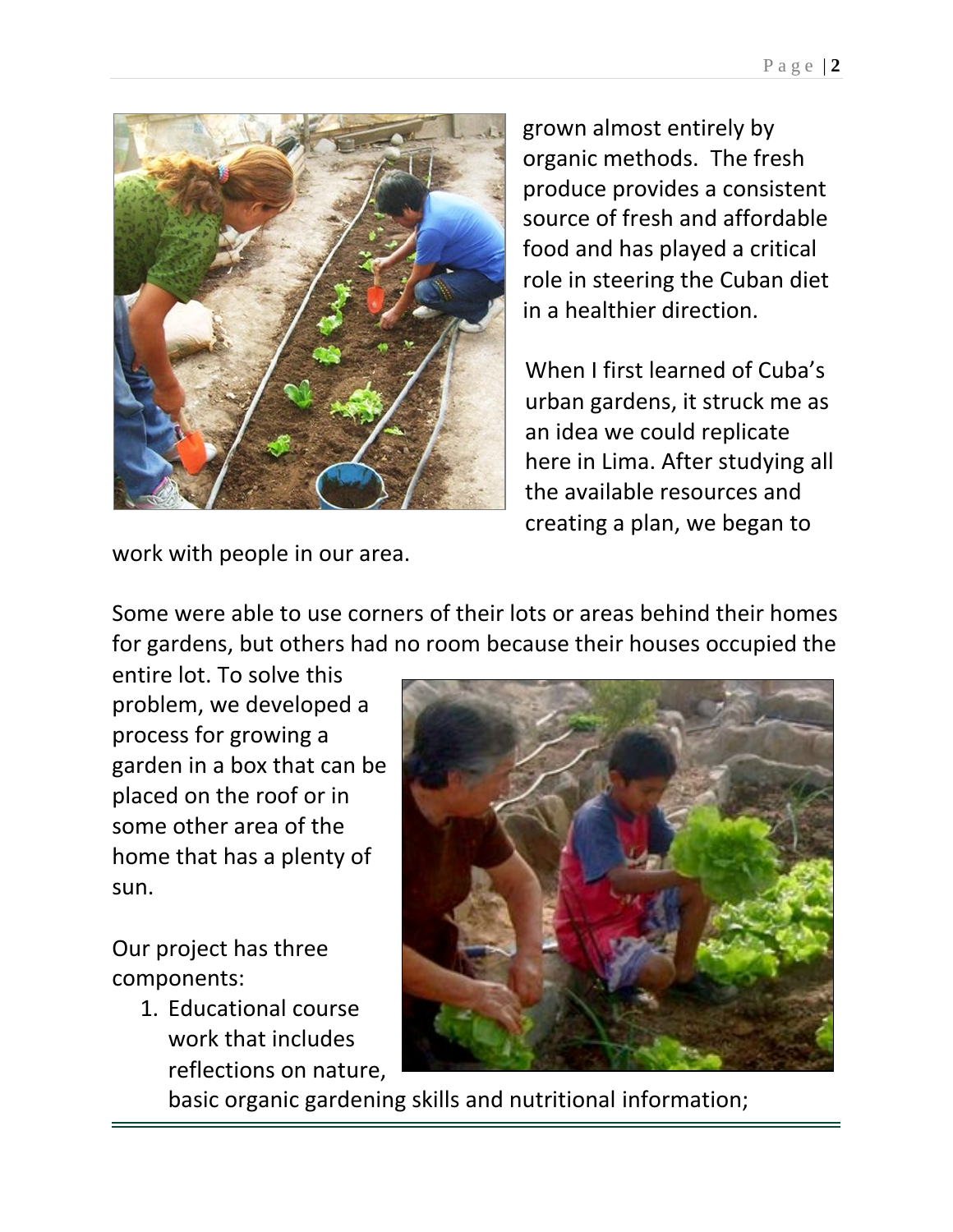- 2. Practical application of the course work in a demonstration plot and
- 3. Finally, application in the home gardens.

Another important aspect of the project is that the participants become "promoters" after completing the program. That is, they themselves invite others to join in, and teach the course work themselves using the demonstration plot. This way, we are able to increase the number of people who can take part in the project, while conserving the resources



of Catholic Charities.

How well is this working? So far, 16 organic gardens have been created and families are experimenting with "sausage sacks" that hang on the walls, producing leafy vegetables. An obvious

outcome is that fresh produce has become more accessible; this in turn has improved the health of both children and adults. Families have become more resilient due to food self-reliance.

We've also had unexpected results. Gardeners have been able to sell vegetables from the demonstration plot and extra food from their gardens at very good prices since everything is organic. Compost and worm humus from the demonstration plot is also being sold. In some cases, other plants and trees are also being produced for sale. All of this makes the process more financially viable and sustainable.